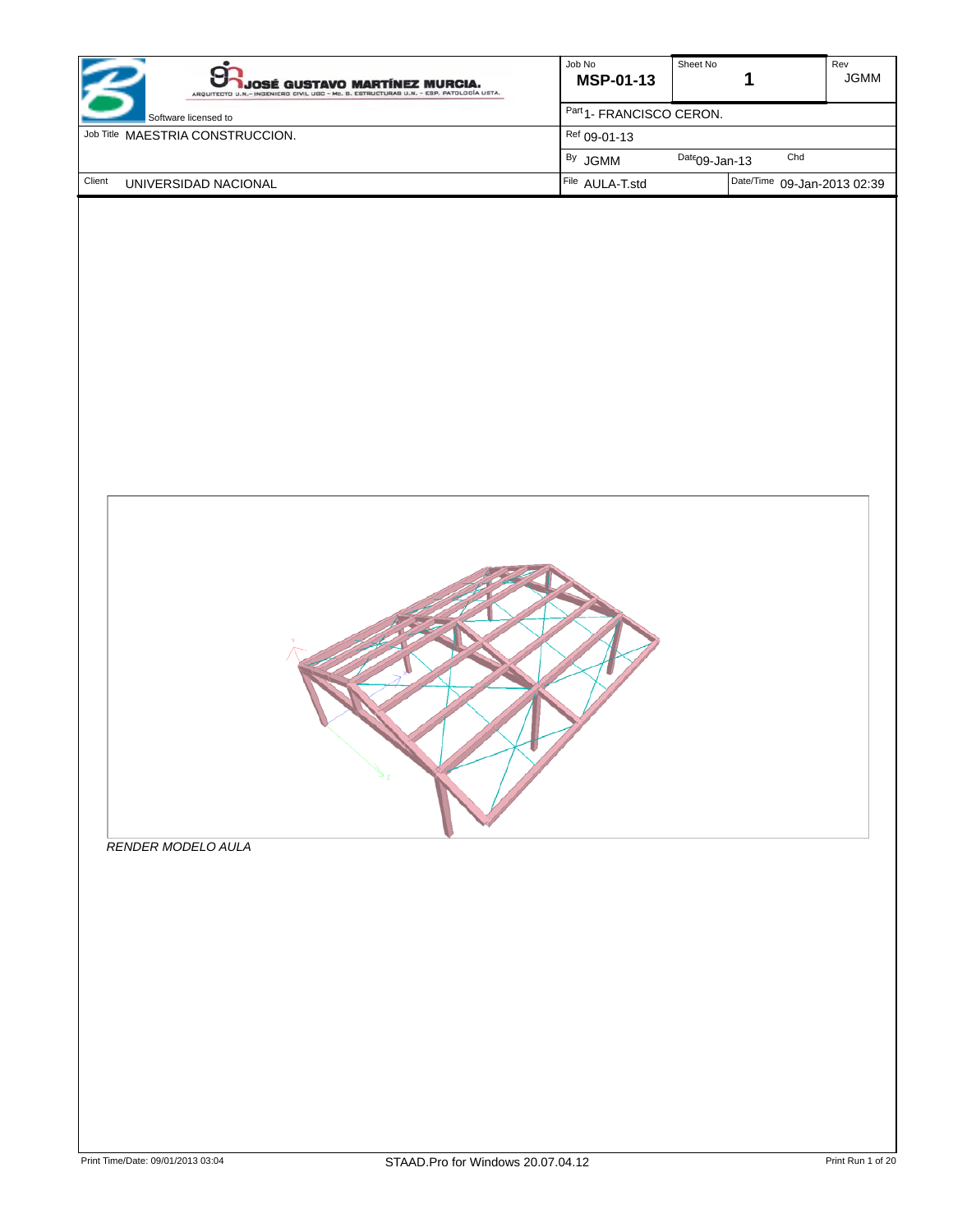| <b>JOSÉ GUSTAVO MARTÍNEZ MURCIA.</b><br>ARQUITECTO U.N.- INGENIERO CIVIL UGC - Mc. B. ESTRUCTURAS U.N. - ESP. PATOLOGÍA USTA. | Job No<br><b>MSP-01-13</b>          | Sheet No                    | Rev<br><b>JGMM</b> |
|-------------------------------------------------------------------------------------------------------------------------------|-------------------------------------|-----------------------------|--------------------|
| Software licensed to                                                                                                          | Part <sub>1</sub> -FRANCISCO CERON. |                             |                    |
| Job Title MAESTRIA CONSTRUCCION.                                                                                              | $Ref$ 09-01-13                      |                             |                    |
|                                                                                                                               | <sup>By</sup> JGMM                  | Chd<br>$Date09$ -Jan-13     |                    |
| Client<br>UNIVERSIDAD NACIONAL                                                                                                | File AULA-T.std                     | Date/Time 09-Jan-2013 02:39 |                    |



*ISOMETRICO MODELO AULA*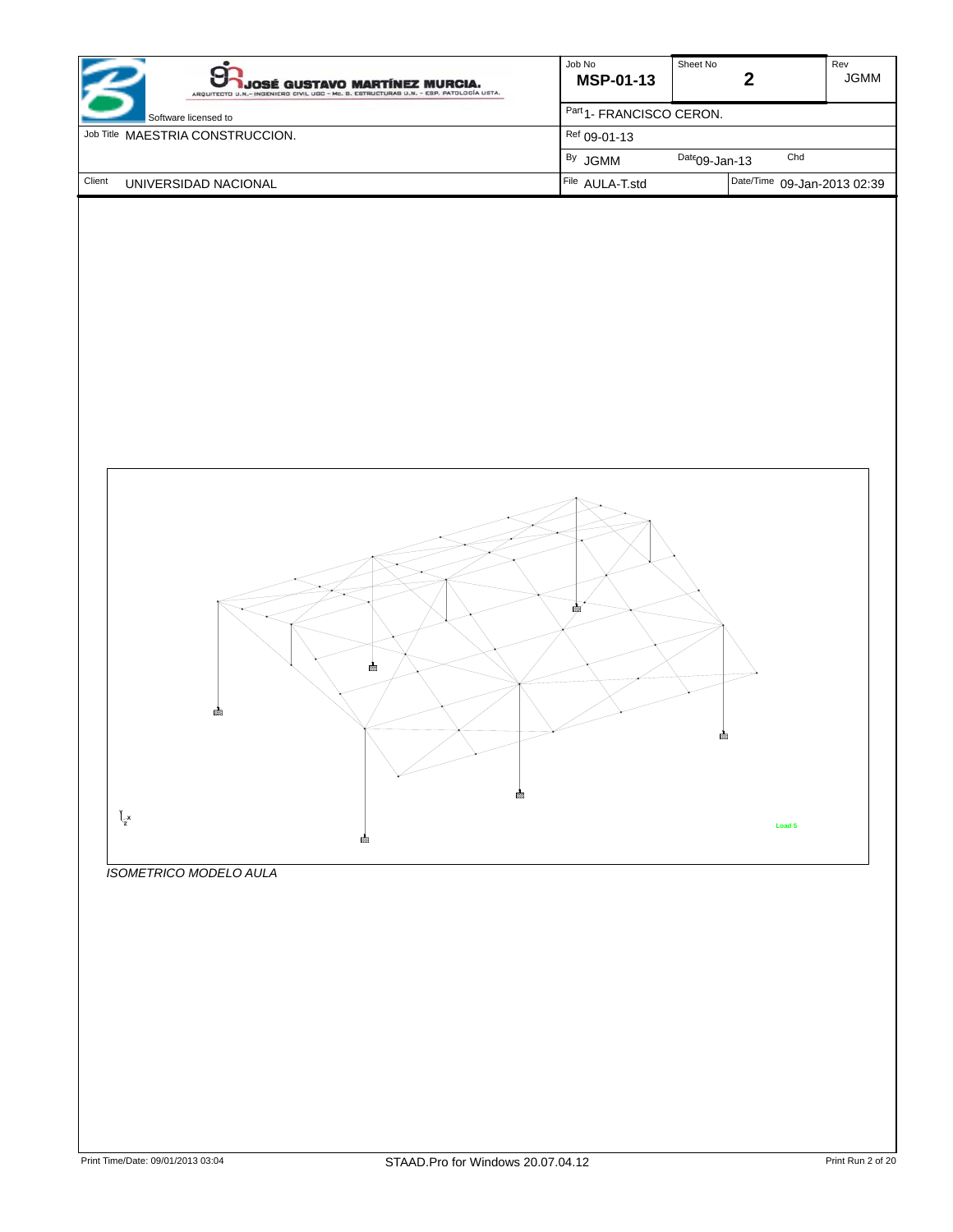| JOSÉ GUSTAVO MARTÍNEZ MURCIA.<br>ARQUITECTO U.N.- INGENIERO CIVIL UGC - Mc. B. ESTRUCTURAS U.N. - ESP. PATOLOGÍA USTA. | Job No<br><b>MSP-01-13</b>          | Sheet No         |                             | Rev<br><b>JGMM</b> |
|------------------------------------------------------------------------------------------------------------------------|-------------------------------------|------------------|-----------------------------|--------------------|
| Software licensed to                                                                                                   | Part <sub>1</sub> -FRANCISCO CERON. |                  |                             |                    |
| Job Title MAESTRIA CONSTRUCCION.                                                                                       | $Ref$ 09-01-13                      |                  |                             |                    |
|                                                                                                                        | <sup>By</sup> JGMM                  | $Date09$ -Jan-13 | Chd                         |                    |
| Client<br>UNIVERSIDAD NACIONAL                                                                                         | File AULA-T.std                     |                  | Date/Time 09-Jan-2013 02:39 |                    |



## *PLANTA MODELO AULA*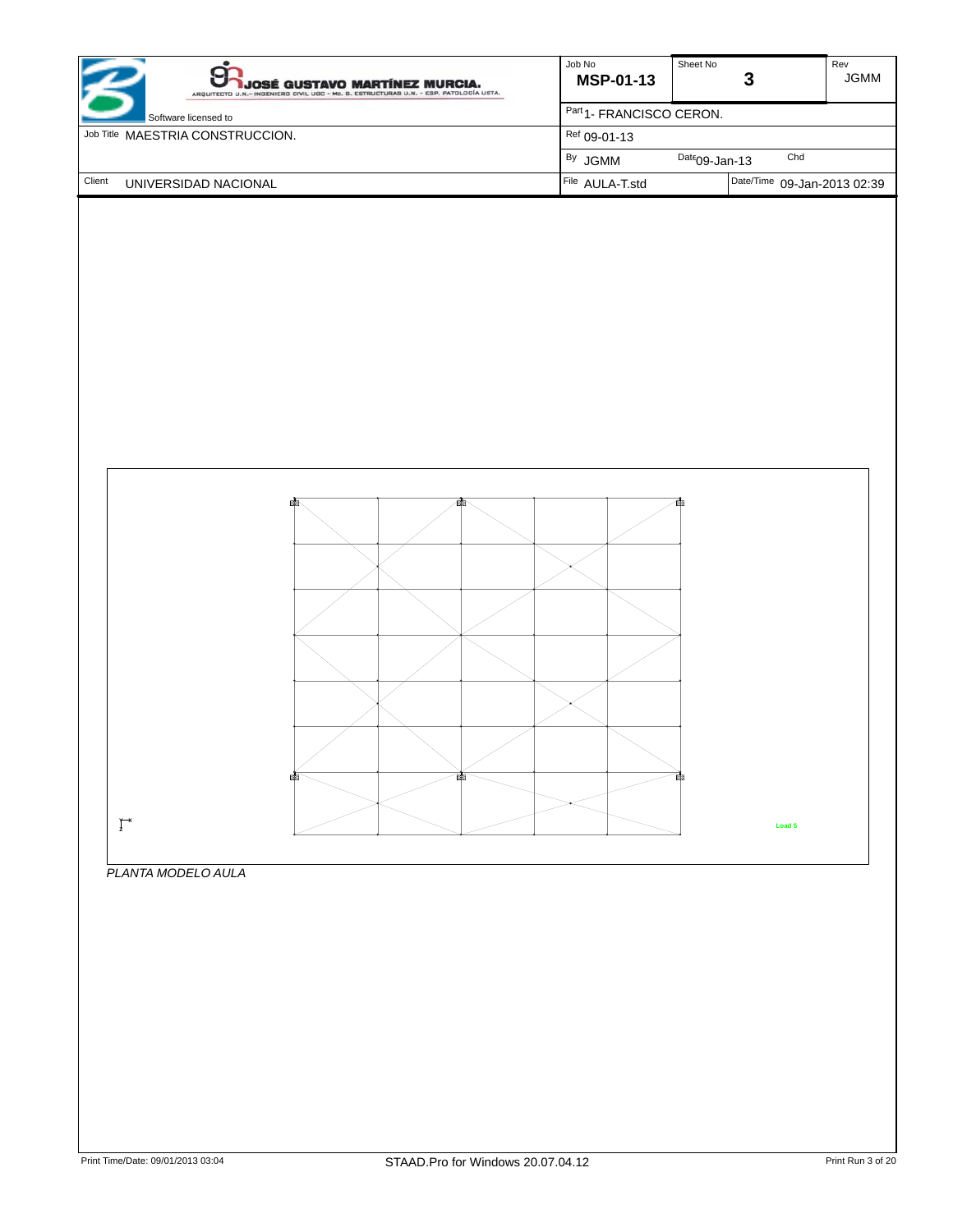



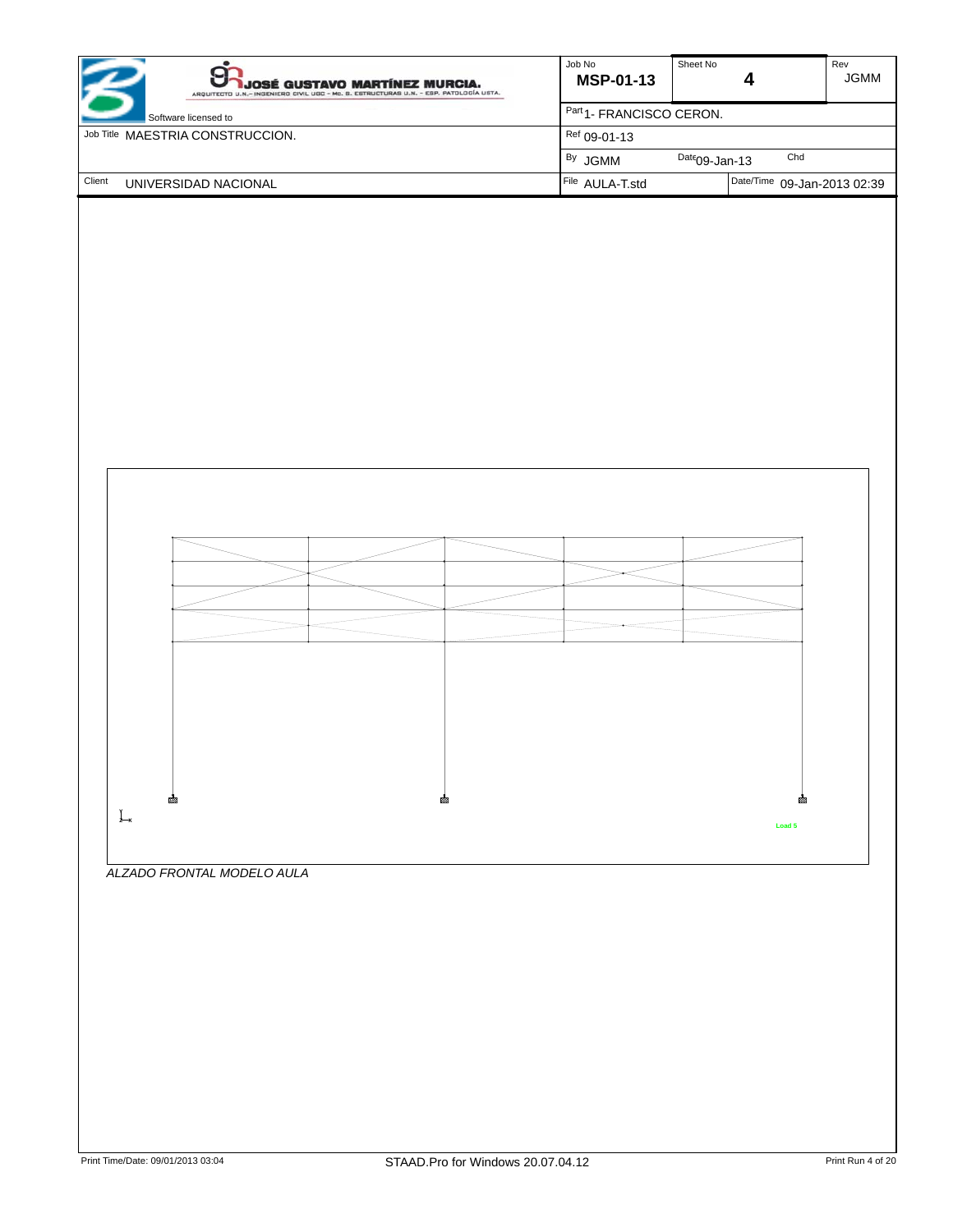| JOSÉ GUSTAVO MARTÍNEZ MURCIA.<br>ARQUITECTO U.N.- INGENIERO CIVIL UGC - Mc. S. ESTRUCTURAS U.N. - ESP. PATOLOGÍA USTA. | Job No<br><b>MSP-01-13</b>         | Sheet No         |                             | Rev<br><b>JGMM</b> |
|------------------------------------------------------------------------------------------------------------------------|------------------------------------|------------------|-----------------------------|--------------------|
| Software licensed to                                                                                                   | Part <sub>1</sub> FRANCISCO CERON. |                  |                             |                    |
| Job Title MAESTRIA CONSTRUCCION.                                                                                       | $Ref$ 09-01-13                     |                  |                             |                    |
|                                                                                                                        | <sup>By</sup> JGMM                 | $Date09$ -Jan-13 | Chd                         |                    |
| Client<br>UNIVERSIDAD NACIONAL                                                                                         | File AULA-T.std                    |                  | Date/Time 09-Jan-2013 02:39 |                    |



*ALZADO LATERAL MODELO AULA*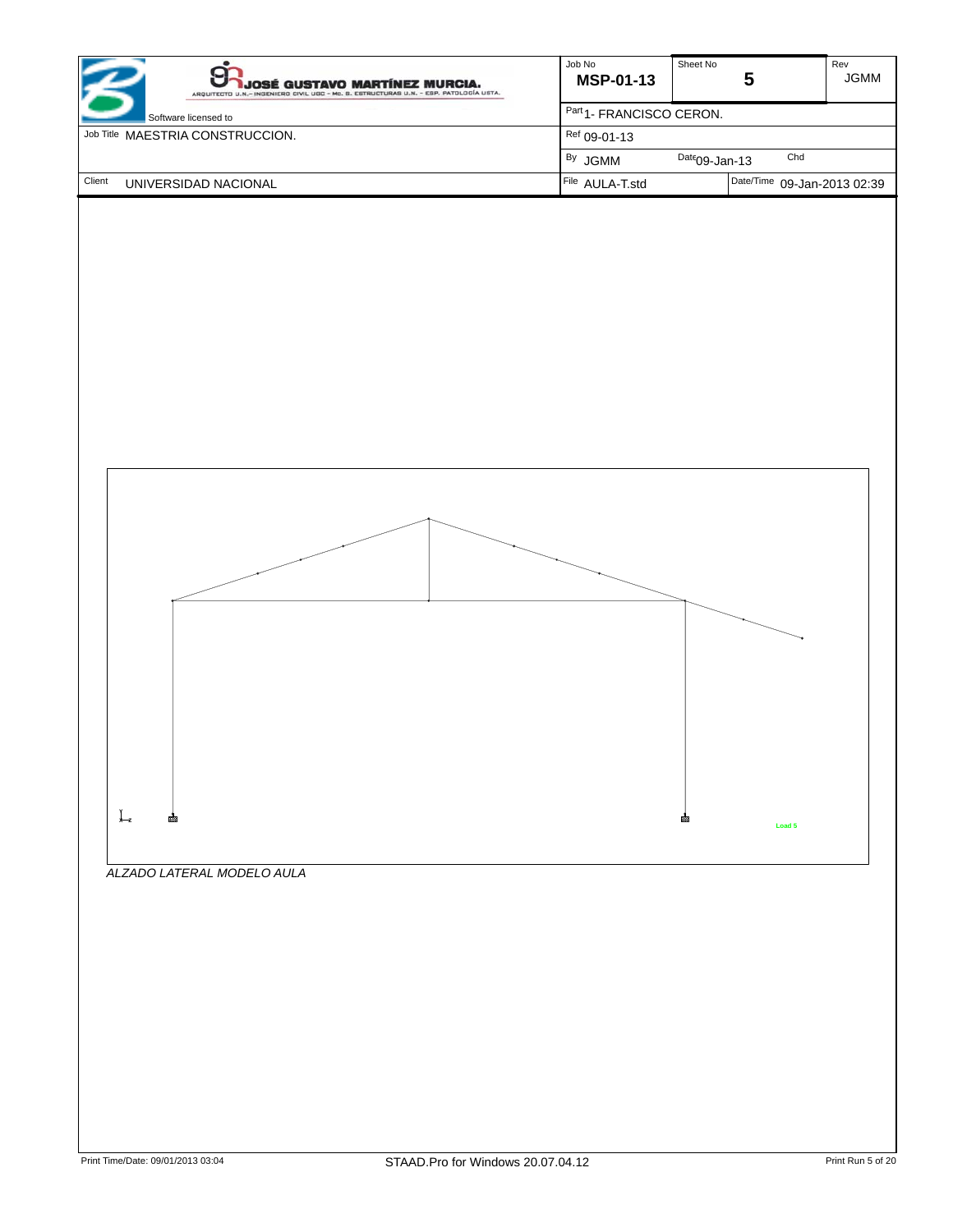| <b>JOSÉ GUSTAVO MARTÍNEZ MURCIA.</b><br>ARQUITECTO U.N.- INGENIERO CIVIL UGC - Mc. B. ESTRUCTURAS U.N. - ESP. PATOLOGÍA USTA. | Job No<br><b>MSP-01-13</b>          | Sheet No                    | Rev<br><b>JGMM</b> |
|-------------------------------------------------------------------------------------------------------------------------------|-------------------------------------|-----------------------------|--------------------|
| Software licensed to                                                                                                          | Part <sub>1</sub> -FRANCISCO CERON. |                             |                    |
| Job Title MAESTRIA CONSTRUCCION.                                                                                              | $Ref$ 09-01-13                      |                             |                    |
|                                                                                                                               | <sup>By</sup> JGMM                  | Chd<br>$Date09$ -Jan-13     |                    |
| Client<br>UNIVERSIDAD NACIONAL                                                                                                | File AULA-T.std                     | Date/Time 09-Jan-2013 02:39 |                    |



*MEDIDAS MODELO AULA*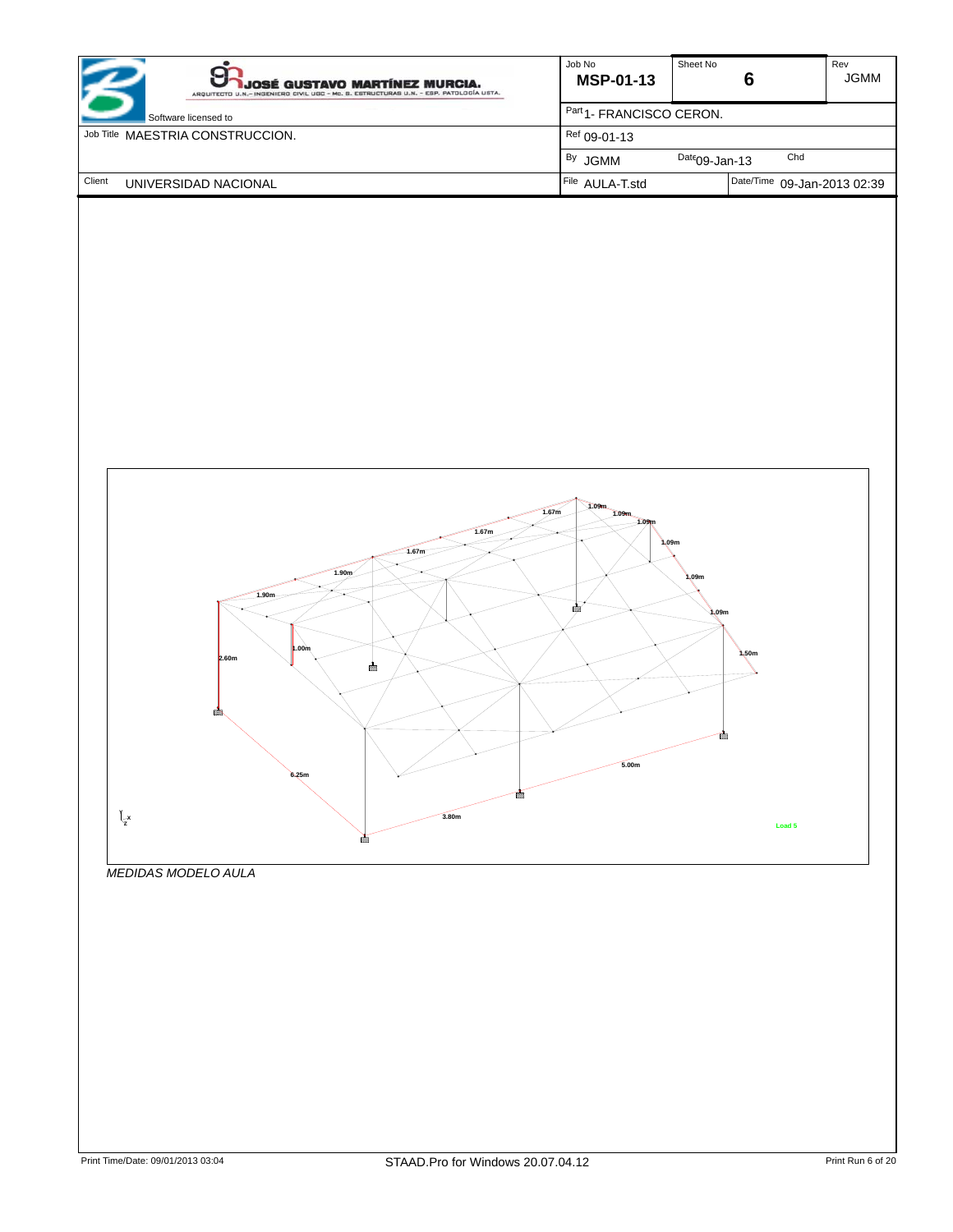| <b>JOSÉ GUSTAVO MARTÍNEZ MURCIA.</b><br>ARQUITECTO U.N.- INGENIERO CIVIL UGC - Mc. B. ESTRUCTURAS U.N. - ESP. PATOLOGÍA USTA. | Job No<br><b>MSP-01-13</b>          | Sheet No                    | Rev<br><b>JGMM</b> |
|-------------------------------------------------------------------------------------------------------------------------------|-------------------------------------|-----------------------------|--------------------|
| Software licensed to                                                                                                          | Part <sub>1</sub> -FRANCISCO CERON. |                             |                    |
| Job Title MAESTRIA CONSTRUCCION.                                                                                              | $Ref$ 09-01-13                      |                             |                    |
|                                                                                                                               | <sup>By</sup> JGMM                  | Chd<br>$Date09$ -Jan-13     |                    |
| Client<br>UNIVERSIDAD NACIONAL                                                                                                | File AULA-T.std                     | Date/Time 09-Jan-2013 02:39 |                    |



*COLUMNAS PERFILES TUBULARES 160X160X6 MM.*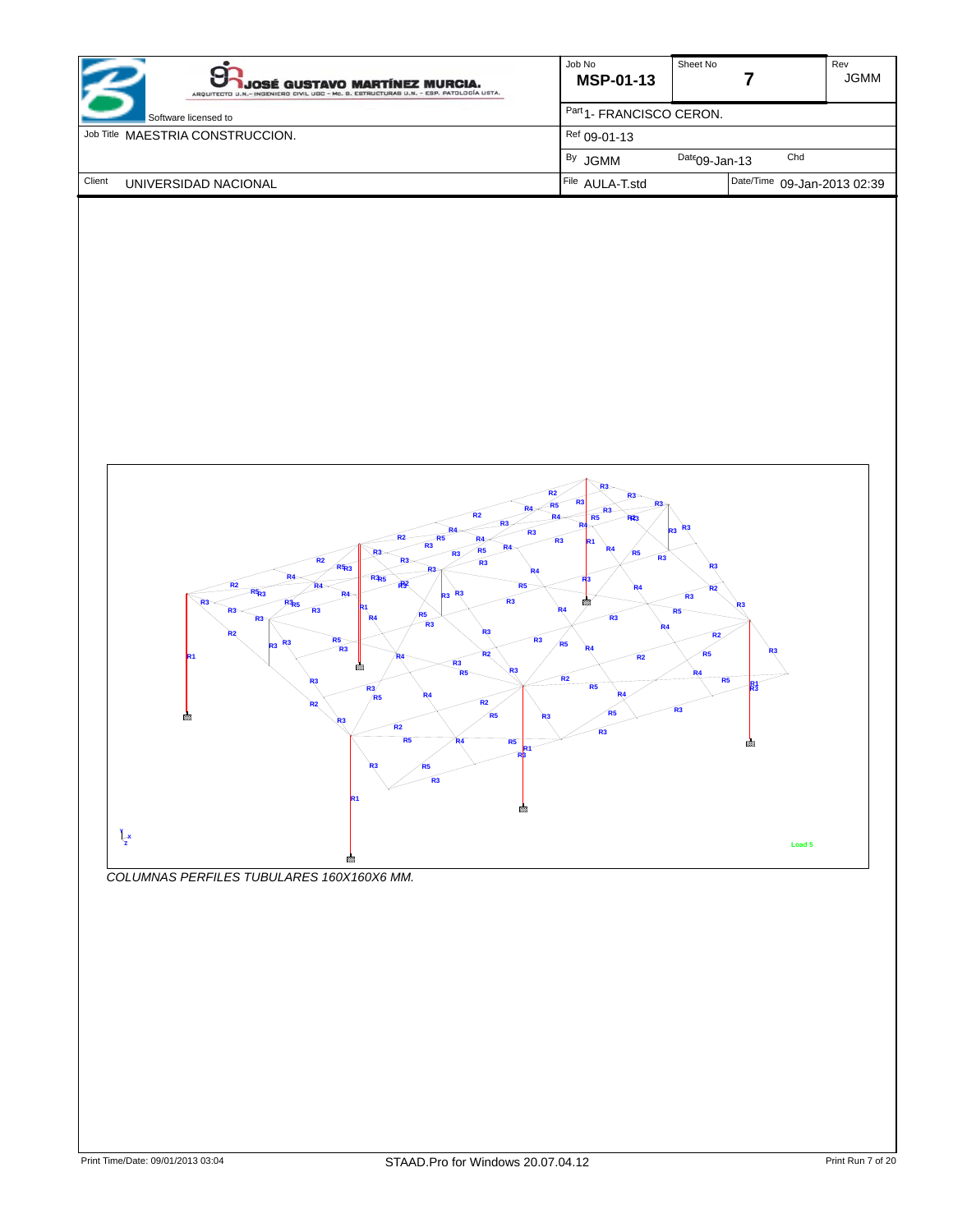| <b>JOSÉ GUSTAVO MARTÍNEZ MURCIA.</b><br>ARQUITECTO U.N.- INGENIERO CIVIL UGC - Mc. B. ESTRUCTURAS U.N. - ESP. PATOLOGÍA USTA. | Job No<br><b>MSP-01-13</b>          | Sheet No                    | Rev<br><b>JGMM</b> |
|-------------------------------------------------------------------------------------------------------------------------------|-------------------------------------|-----------------------------|--------------------|
| Software licensed to                                                                                                          | Part <sub>1</sub> -FRANCISCO CERON. |                             |                    |
| Job Title MAESTRIA CONSTRUCCION.                                                                                              | $Ref$ 09-01-13                      |                             |                    |
|                                                                                                                               | <sup>By</sup> JGMM                  | Chd<br>$Date09$ -Jan-13     |                    |
| Client<br>UNIVERSIDAD NACIONAL                                                                                                | File AULA-T.std                     | Date/Time 09-Jan-2013 02:39 |                    |



*VIGAS MODELO 150X250X6 MM.*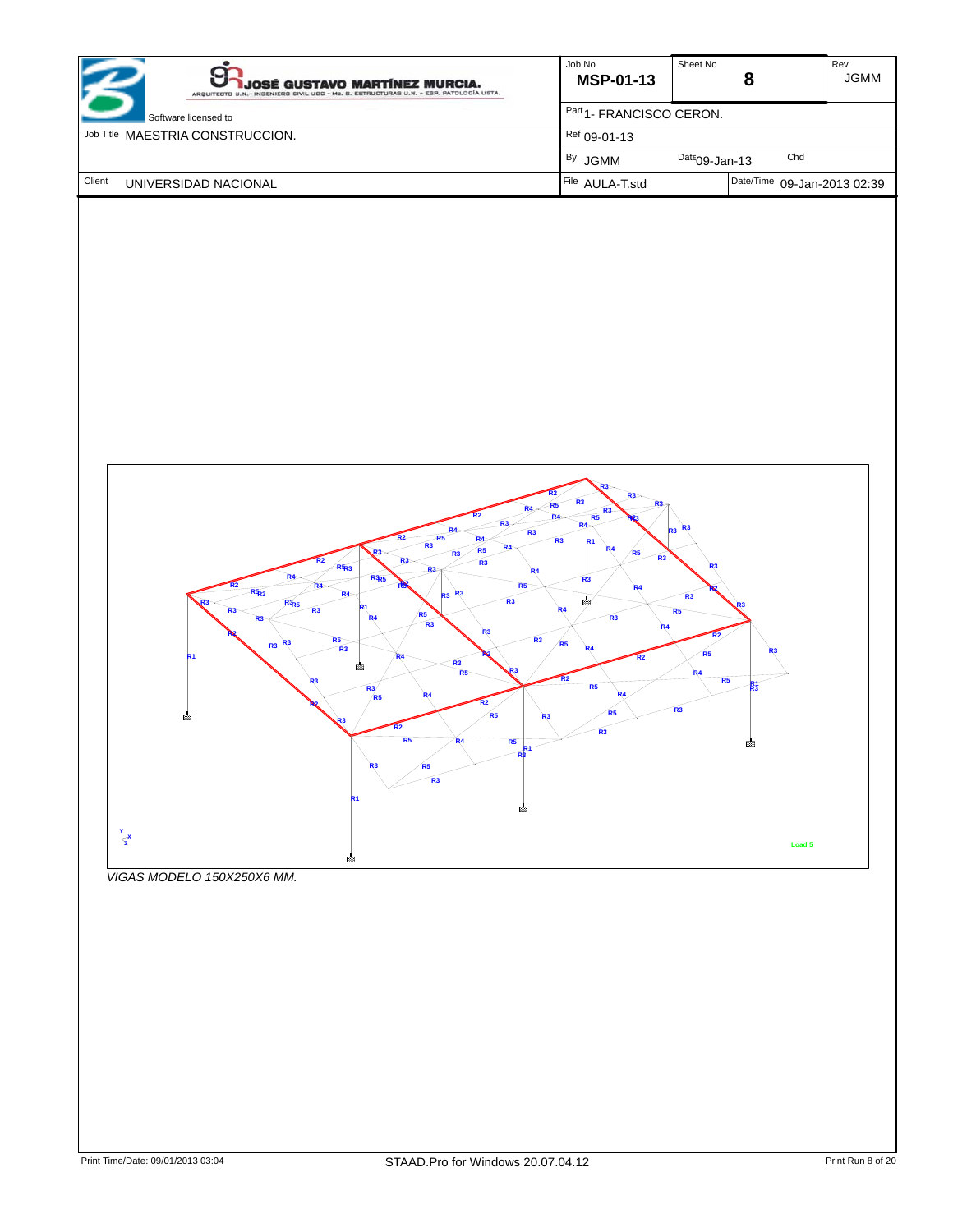| <b>JOSÉ GUSTAVO MARTÍNEZ MURCIA.</b><br>ARQUITECTO U.N.- INGENIERO CIVIL UGC - Mc. B. ESTRUCTURAS U.N. - ESP. PATOLOGÍA USTA. | Job No<br><b>MSP-01-13</b>          | Sheet No                    | Rev<br><b>JGMM</b> |
|-------------------------------------------------------------------------------------------------------------------------------|-------------------------------------|-----------------------------|--------------------|
| Software licensed to                                                                                                          | Part <sub>1</sub> -FRANCISCO CERON. |                             |                    |
| Job Title MAESTRIA CONSTRUCCION.                                                                                              | $Ref$ 09-01-13                      |                             |                    |
|                                                                                                                               | <sup>By</sup> JGMM                  | Chd<br>$Date09$ -Jan-13     |                    |
| Client<br>UNIVERSIDAD NACIONAL                                                                                                | File AULA-T.std                     | Date/Time 09-Jan-2013 02:39 |                    |



*TUBULARES CUBIERTA 160X160X6 MM.*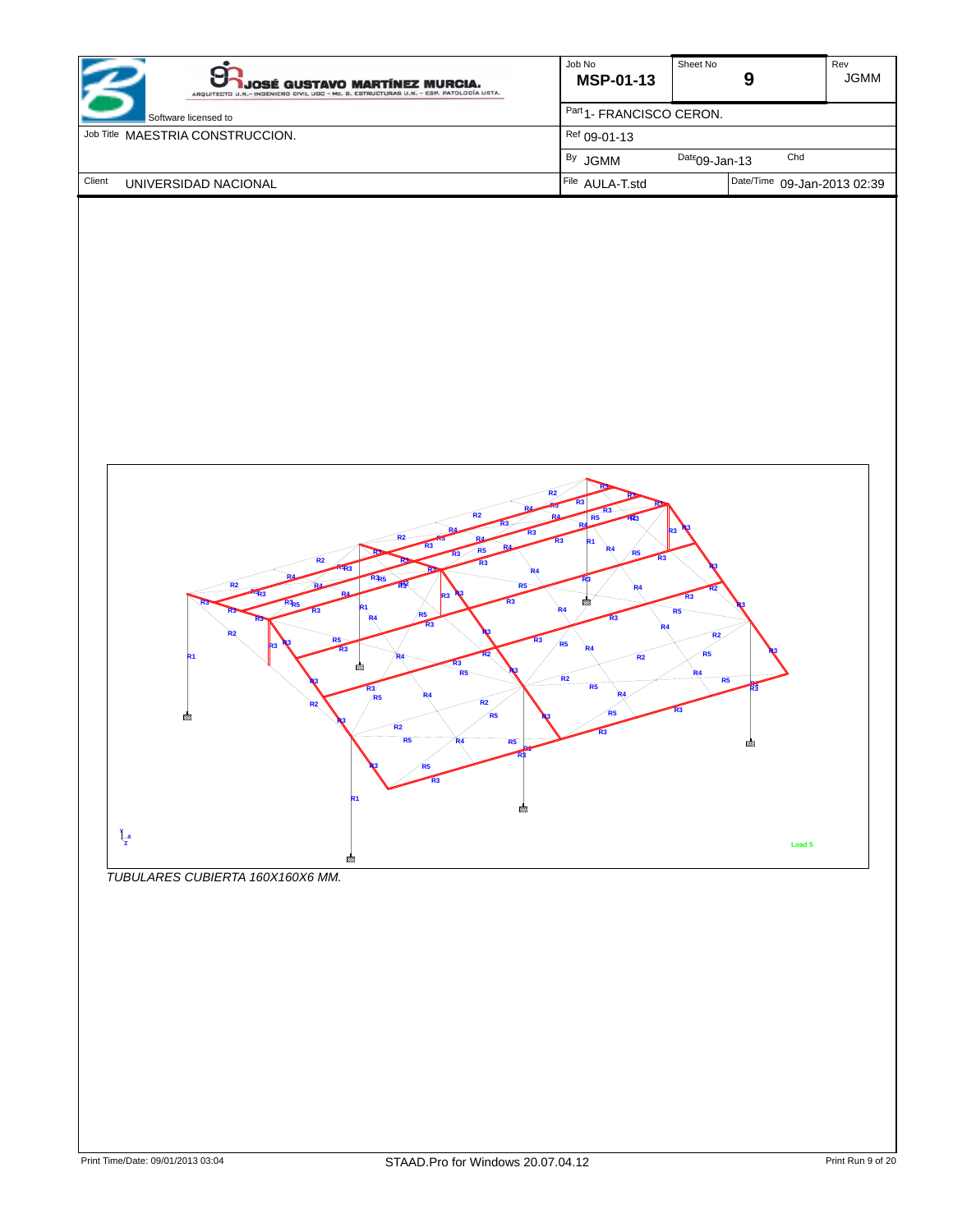| <b>JOSÉ GUSTAVO MARTÍNEZ MURCIA.</b><br>ARQUITECTO U.N.- INGENIERO CIVIL UGC - Mc. B. ESTRUCTURAS U.N. - ESP. PATOLOGÍA USTA. | Job No<br><b>MSP-01-13</b>          | Sheet No<br>10              | Rev<br><b>JGMM</b> |
|-------------------------------------------------------------------------------------------------------------------------------|-------------------------------------|-----------------------------|--------------------|
| Software licensed to                                                                                                          | Part <sub>1</sub> -FRANCISCO CERON. |                             |                    |
| Job Title MAESTRIA CONSTRUCCION.                                                                                              | Ref 09-01-13                        |                             |                    |
|                                                                                                                               | <sup>By</sup> JGMM                  | Chd<br>$Date09$ -Jan-13     |                    |
| Client<br>UNIVERSIDAD NACIONAL                                                                                                | File AULA-T.std                     | Date/Time 09-Jan-2013 02:39 |                    |



*TIRANTILLOS VARILLA DE 3/8".*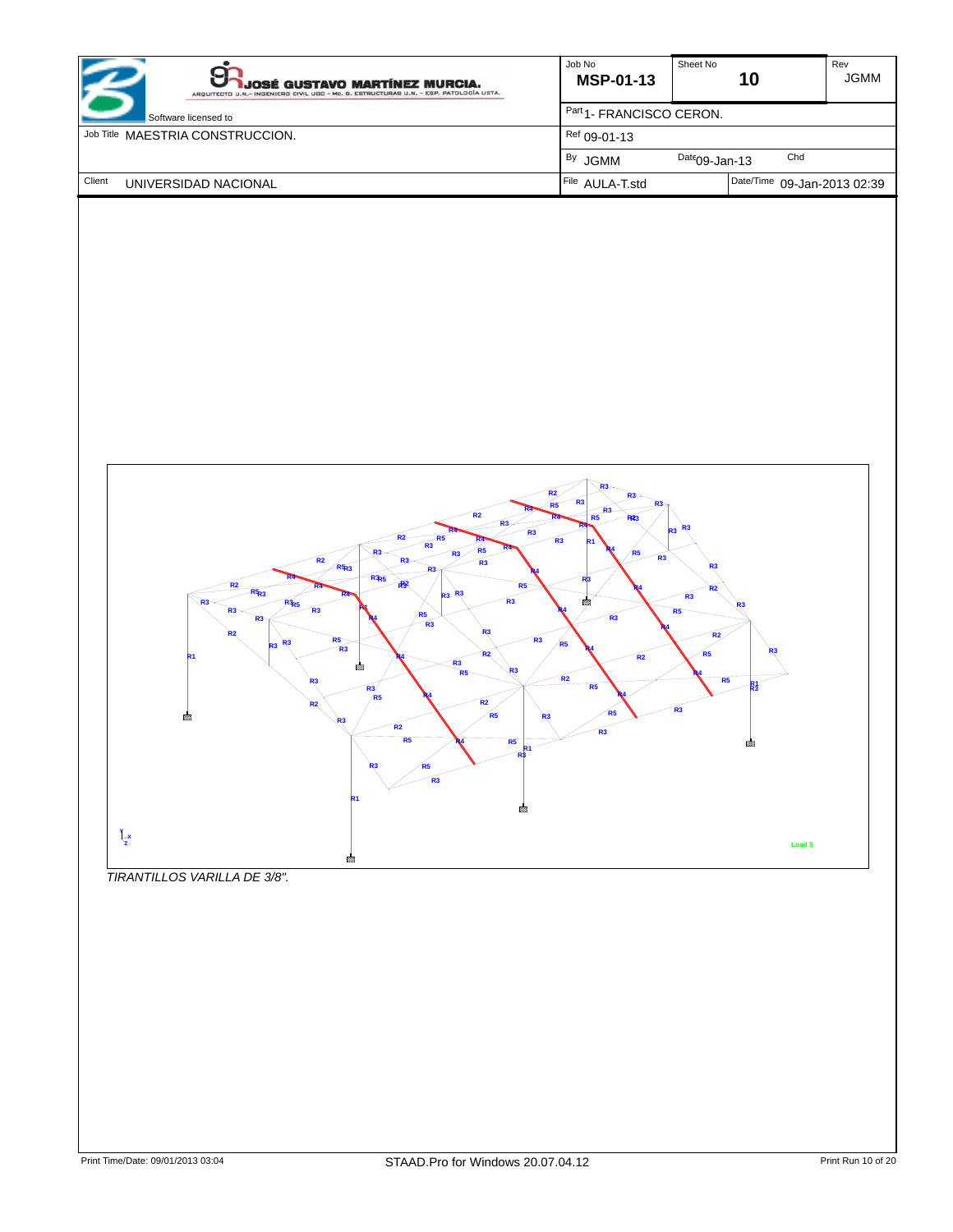| <b>JOSÉ GUSTAVO MARTÍNEZ MURCIA.</b><br>ARQUITECTO U.N.- INGENIERO CIVIL UGC - Mc. B. ESTRUCTURAS U.N. - ESP. PATOLOGÍA USTA. | Job No<br><b>MSP-01-13</b>          | Sheet No<br>11              | Rev<br><b>JGMM</b> |
|-------------------------------------------------------------------------------------------------------------------------------|-------------------------------------|-----------------------------|--------------------|
| Software licensed to                                                                                                          | Part <sub>1</sub> -FRANCISCO CERON. |                             |                    |
| Job Title MAESTRIA CONSTRUCCION.                                                                                              | $Ref$ 09-01-13                      |                             |                    |
|                                                                                                                               | <sup>By</sup> JGMM                  | Chd<br>$Date09$ -Jan-13     |                    |
| Client<br>UNIVERSIDAD NACIONAL                                                                                                | File AULA-T.std                     | Date/Time 09-Jan-2013 02:39 |                    |

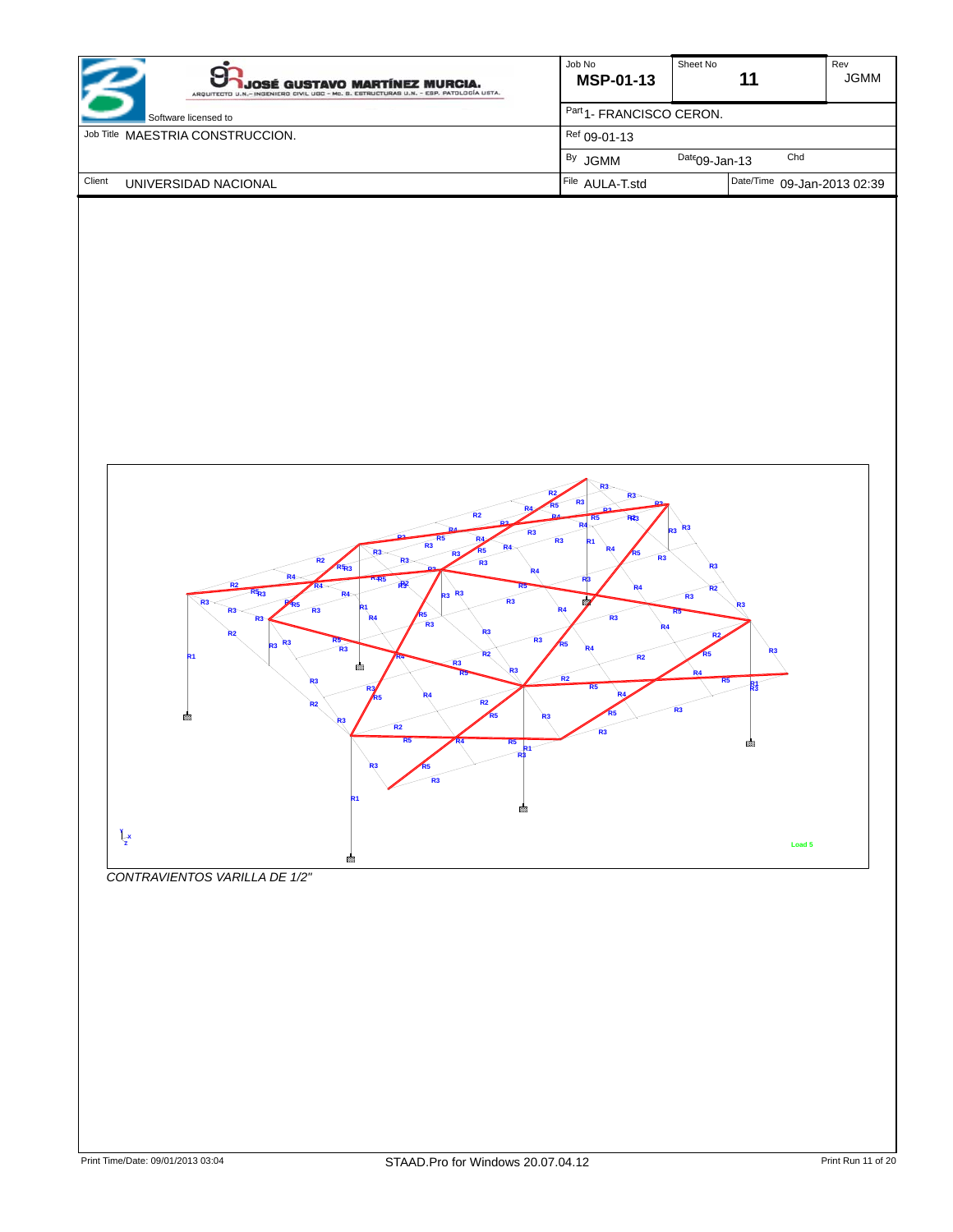| <b>JOSÉ GUSTAVO MARTÍNEZ MURCIA.</b><br>ARQUITECTO U.N.- INGENIERO CIVIL UGC - Mc. B. ESTRUCTURAS U.N. - ESP. PATOLOGÍA USTA. | Job No<br><b>MSP-01-13</b>          | Sheet No<br>12              | Rev<br><b>JGMM</b> |
|-------------------------------------------------------------------------------------------------------------------------------|-------------------------------------|-----------------------------|--------------------|
| Software licensed to                                                                                                          | Part <sub>1</sub> -FRANCISCO CERON. |                             |                    |
| Job Title MAESTRIA CONSTRUCCION.                                                                                              | Ref 09-01-13                        |                             |                    |
|                                                                                                                               | <sup>By</sup> JGMM                  | Chd<br>$Date09$ -Jan-13     |                    |
| Client<br>UNIVERSIDAD NACIONAL                                                                                                | File AULA-T.std                     | Date/Time 09-Jan-2013 02:39 |                    |



*DIAGRAMA DE FUERZAS AXIALES MODELO AULA*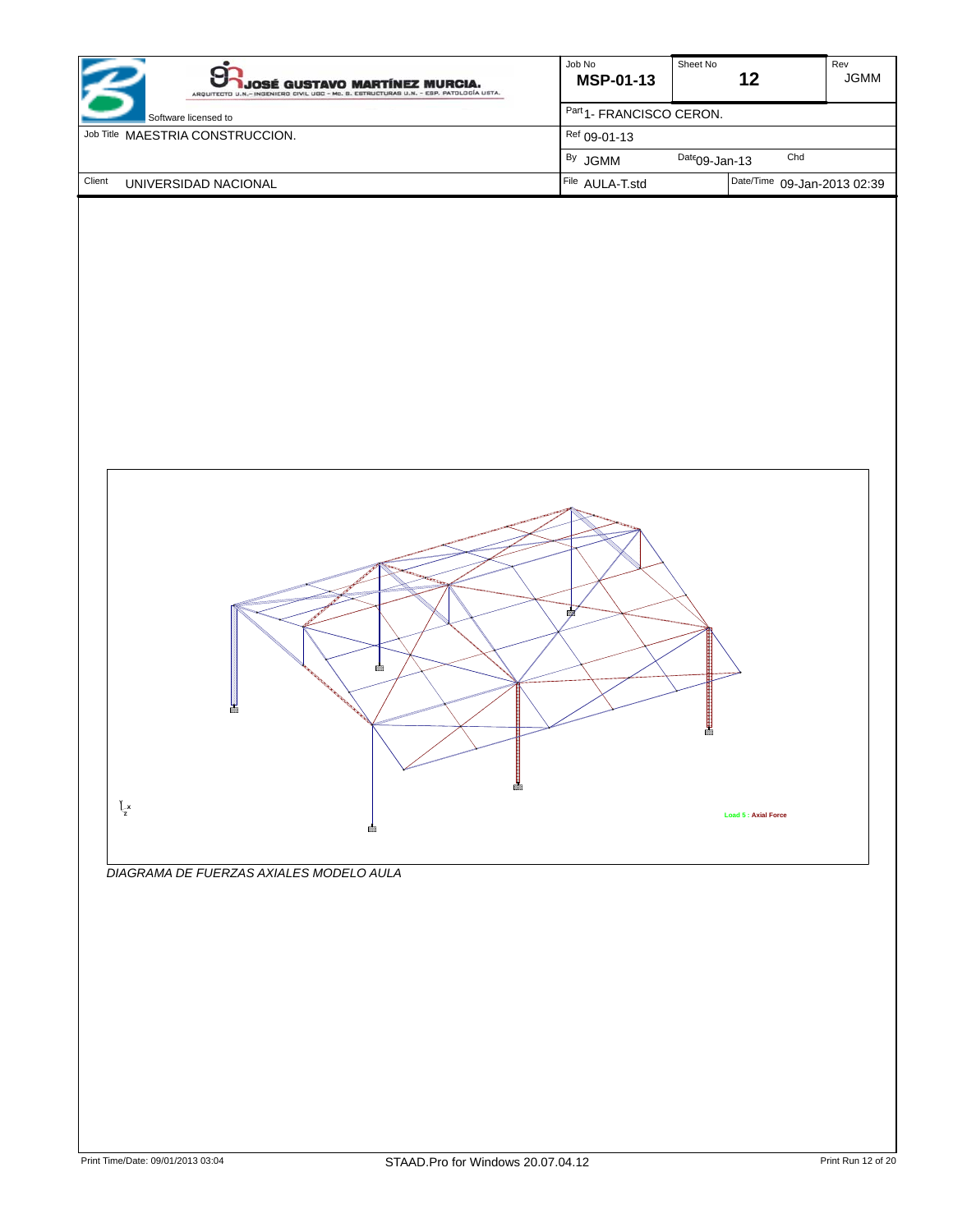| JOSÉ GUSTAVO MARTÍNEZ MURCIA.<br>ARQUITECTO U.N.- INGENIERO CIVIL UGC - Mc. B. ESTRUCTURAS U.N. - ESP. PATOLOGÍA USTA. | Job No<br><b>MSP-01-13</b>          | Sheet No         | 13                          | Rev<br><b>JGMM</b> |
|------------------------------------------------------------------------------------------------------------------------|-------------------------------------|------------------|-----------------------------|--------------------|
| Software licensed to                                                                                                   | Part <sub>1</sub> -FRANCISCO CERON. |                  |                             |                    |
| Job Title MAESTRIA CONSTRUCCION.                                                                                       | $Ref$ 09-01-13                      |                  |                             |                    |
|                                                                                                                        | <sup>By</sup> JGMM                  | $Date09$ -Jan-13 | Chd                         |                    |
| Client<br>UNIVERSIDAD NACIONAL                                                                                         | File AULA-T.std                     |                  | Date/Time 09-Jan-2013 02:39 |                    |



*DIAGRAMA FUERZAS CORTANTES EN Y MODELO AULA*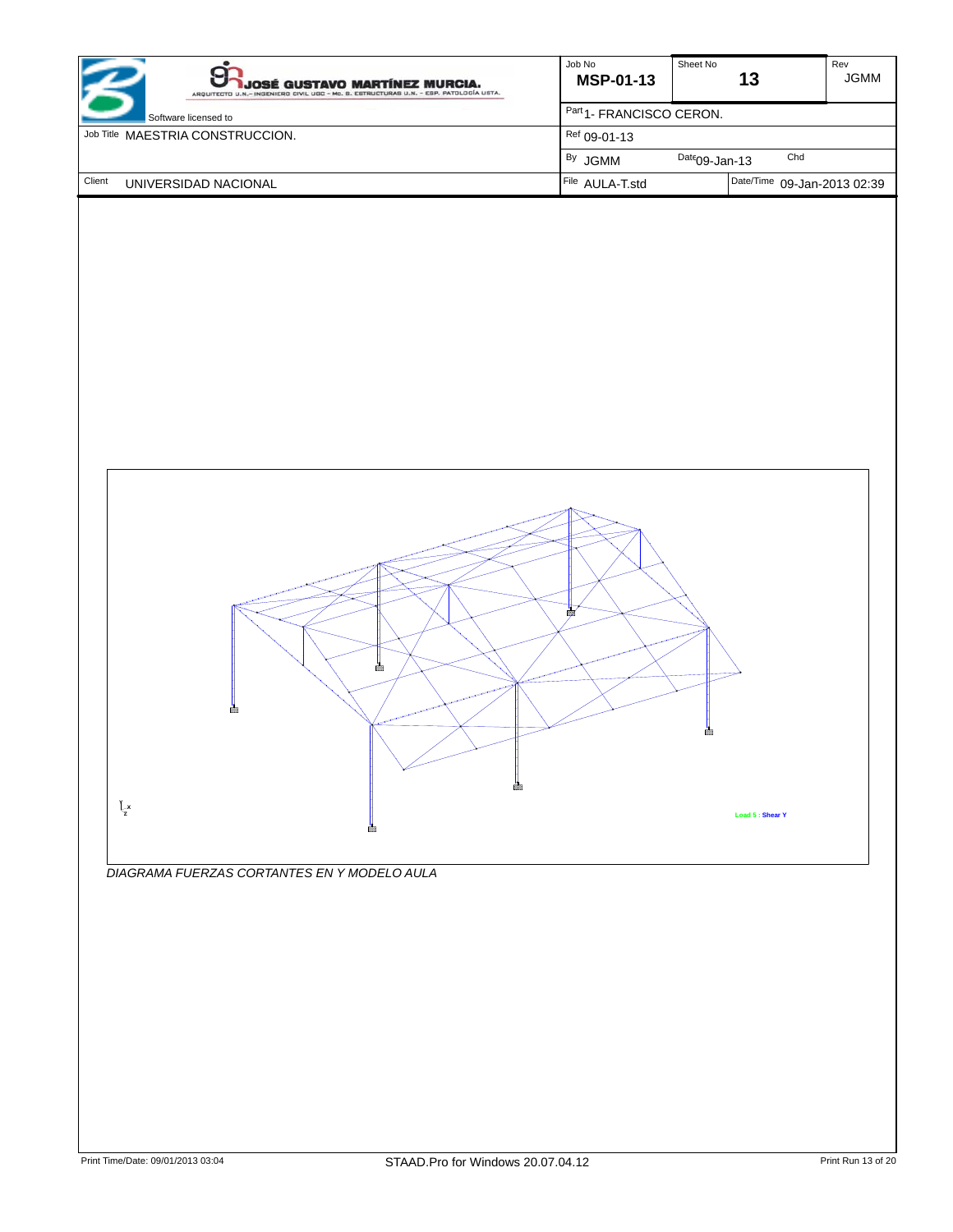| <b>JOSÉ GUSTAVO MARTÍNEZ MURCIA.</b><br>ARQUITECTO U.N.- INGENIERO CIVIL UGC - Mc. B. ESTRUCTURAS U.N. - ESP. PATOLOGÍA USTA. | Job No<br><b>MSP-01-13</b>          | Sheet No<br>14              | Rev<br><b>JGMM</b> |  |
|-------------------------------------------------------------------------------------------------------------------------------|-------------------------------------|-----------------------------|--------------------|--|
| Software licensed to                                                                                                          | Part <sub>1</sub> -FRANCISCO CERON. |                             |                    |  |
| Job Title MAESTRIA CONSTRUCCION.                                                                                              | Ref 09-01-13                        |                             |                    |  |
|                                                                                                                               | <sup>By</sup> JGMM                  | Chd<br>$Date09$ -Jan-13     |                    |  |
| Client<br>UNIVERSIDAD NACIONAL                                                                                                | File AULA-T.std                     | Date/Time 09-Jan-2013 02:39 |                    |  |



*DIAGRAMA DE FUERZAS CORTANTES EN Z MODELO AULA*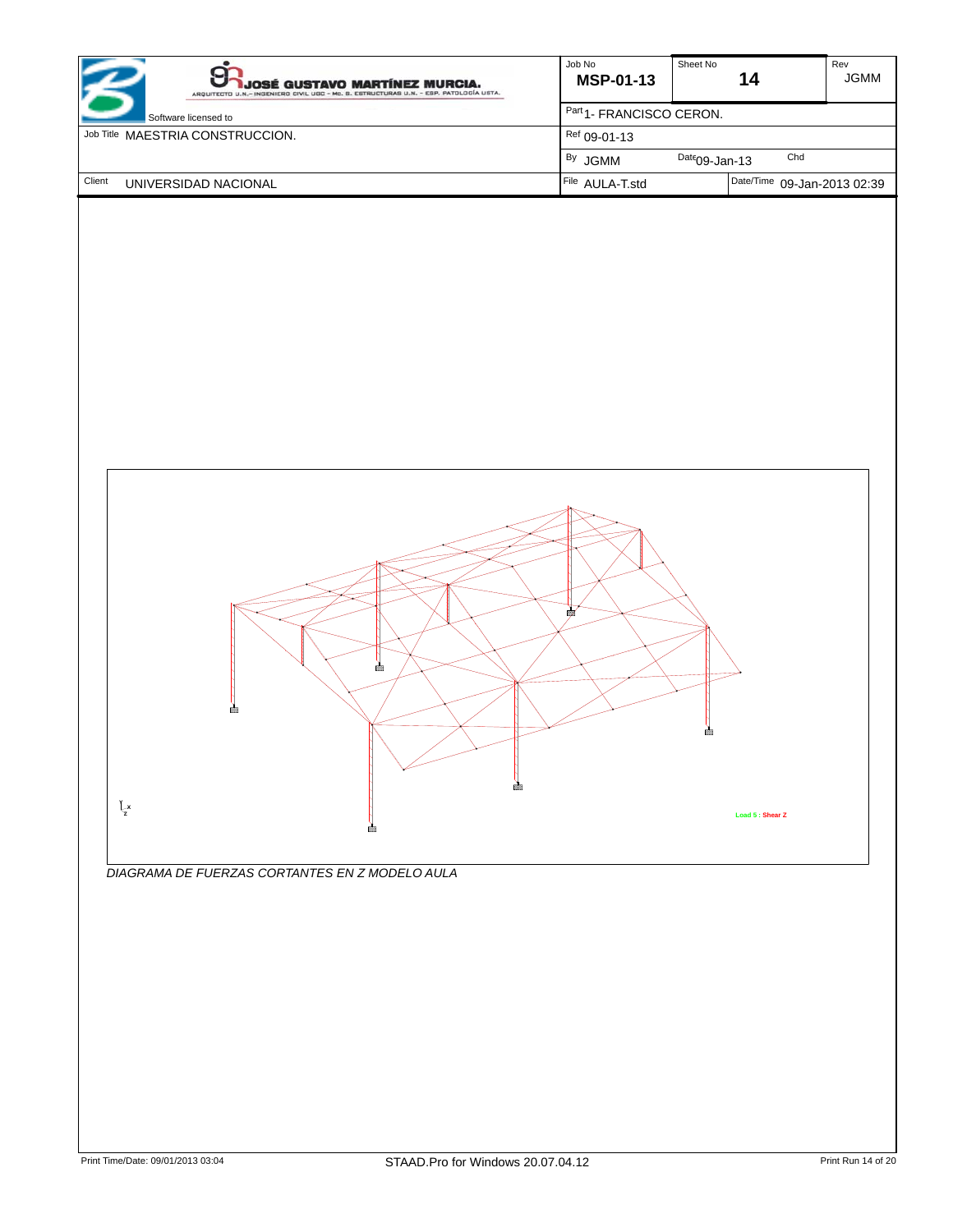| <b>JOSÉ GUSTAVO MARTÍNEZ MURCIA.</b><br>ARQUITECTO U.N.- INGENIERO CIVIL UGC - Mc. B. ESTRUCTURAS U.N. - ESP. PATOLOGÍA USTA. | Job No<br><b>MSP-01-13</b>          | Sheet No<br>15              | Rev<br><b>JGMM</b> |  |
|-------------------------------------------------------------------------------------------------------------------------------|-------------------------------------|-----------------------------|--------------------|--|
| Software licensed to                                                                                                          | Part <sub>1</sub> -FRANCISCO CERON. |                             |                    |  |
| Job Title MAESTRIA CONSTRUCCION.                                                                                              | Ref 09-01-13                        |                             |                    |  |
|                                                                                                                               | <sup>By</sup> JGMM                  | Chd<br>$Date09$ -Jan-13     |                    |  |
| Client<br>UNIVERSIDAD NACIONAL                                                                                                | File AULA-T.std                     | Date/Time 09-Jan-2013 02:39 |                    |  |



*DIAGRAMA DE MOMENTOS TORSORES MODELO GENERAL AULA*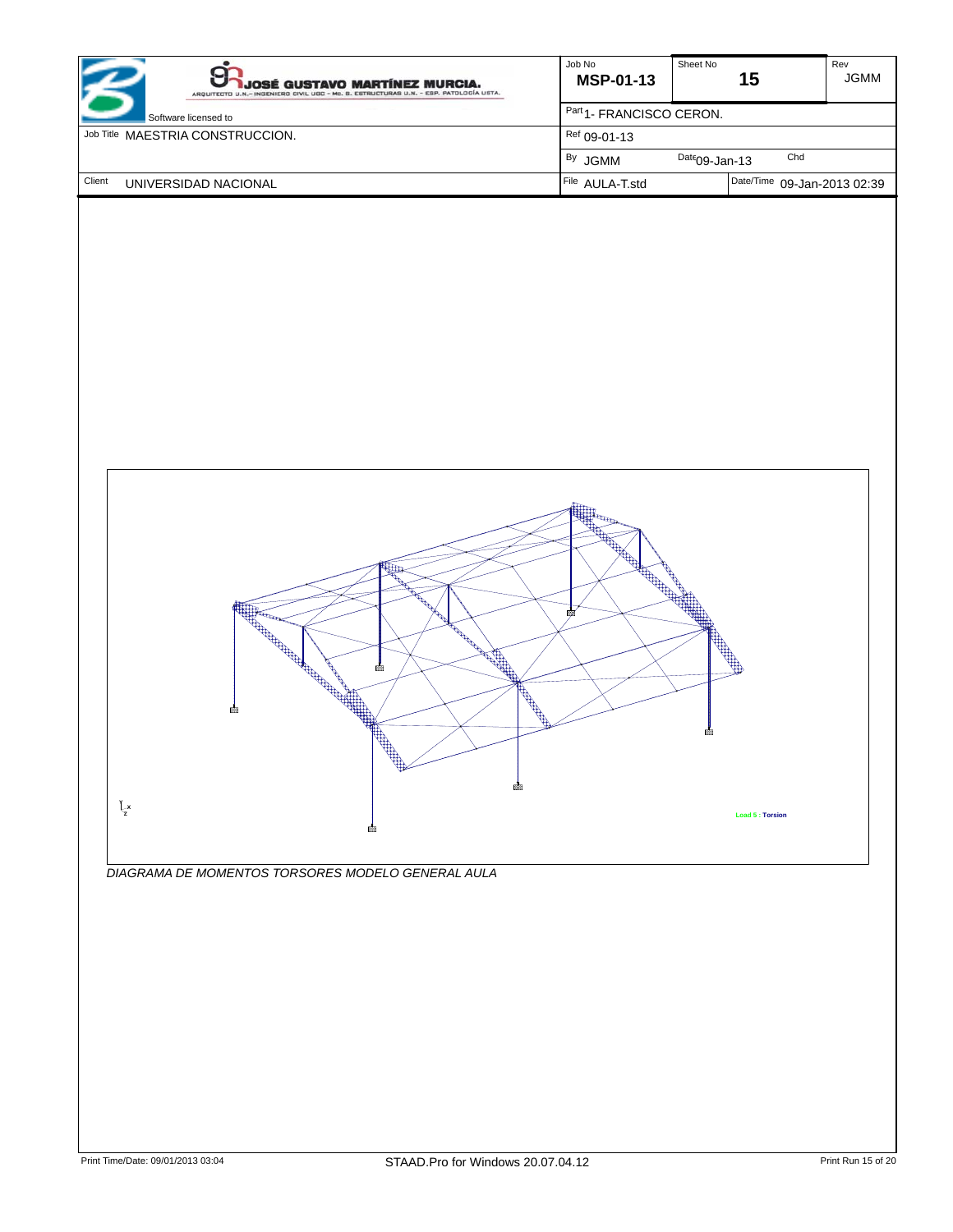| <b>JOSÉ GUSTAVO MARTÍNEZ MURCIA.</b><br>ARQUITECTO U.N.- INGENIERO CIVIL UGC - Mc. B. ESTRUCTURAS U.N. - ESP. PATOLOGÍA USTA. | Job No<br><b>MSP-01-13</b>          | Sheet No<br>16              | Rev<br><b>JGMM</b> |  |
|-------------------------------------------------------------------------------------------------------------------------------|-------------------------------------|-----------------------------|--------------------|--|
| Software licensed to                                                                                                          | Part <sub>1</sub> -FRANCISCO CERON. |                             |                    |  |
| Job Title MAESTRIA CONSTRUCCION.                                                                                              | Ref 09-01-13                        |                             |                    |  |
|                                                                                                                               | <sup>By</sup> JGMM                  | Chd<br>$Date09$ -Jan-13     |                    |  |
| Client<br>UNIVERSIDAD NACIONAL                                                                                                | File AULA-T.std                     | Date/Time 09-Jan-2013 02:39 |                    |  |



*DIAGRAMA DE MOMENTOS EN Y MODELO GENERAL AULA*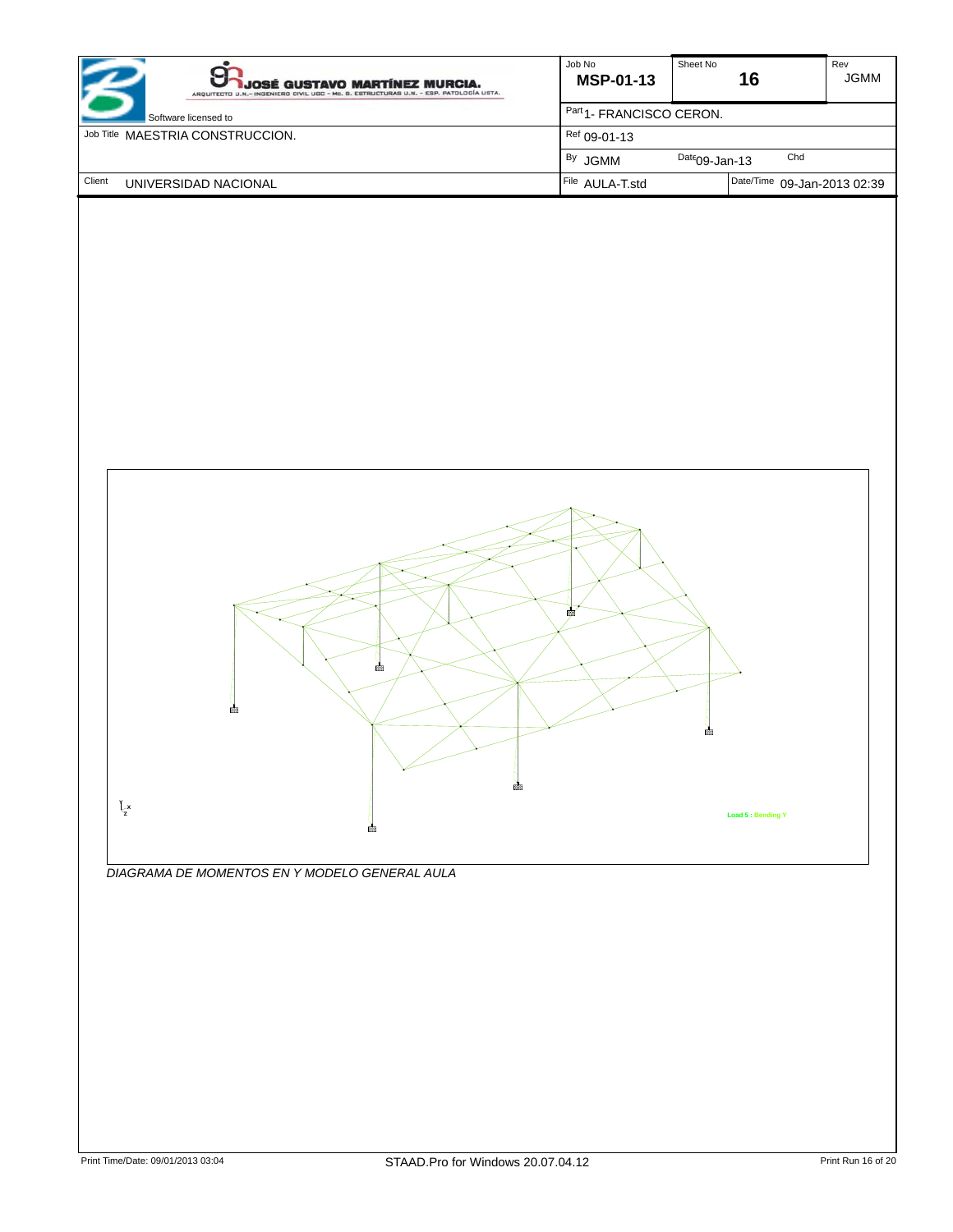| JOSÉ GUSTAVO MARTÍNEZ MURCIA.<br>ARQUITECTO U.N.- INGENIERO CIVIL UGC - Mc. B. ESTRUCTURAS U.N. - ESP. PATOLOGÍA USTA. | Job No<br><b>MSP-01-13</b>          | Sheet No         | 17                          | Rev<br><b>JGMM</b> |
|------------------------------------------------------------------------------------------------------------------------|-------------------------------------|------------------|-----------------------------|--------------------|
| Software licensed to                                                                                                   | Part <sub>1</sub> -FRANCISCO CERON. |                  |                             |                    |
| Job Title MAESTRIA CONSTRUCCION.                                                                                       | $Ref$ 09-01-13                      |                  |                             |                    |
|                                                                                                                        | <sup>By</sup> JGMM                  | $Date09$ -Jan-13 | Chd                         |                    |
| Client<br>UNIVERSIDAD NACIONAL                                                                                         | File AULA-T.std                     |                  | Date/Time 09-Jan-2013 02:39 |                    |



*DIAGRAMA DE MOMENTOS EN Z MODELO GENERAL AULA*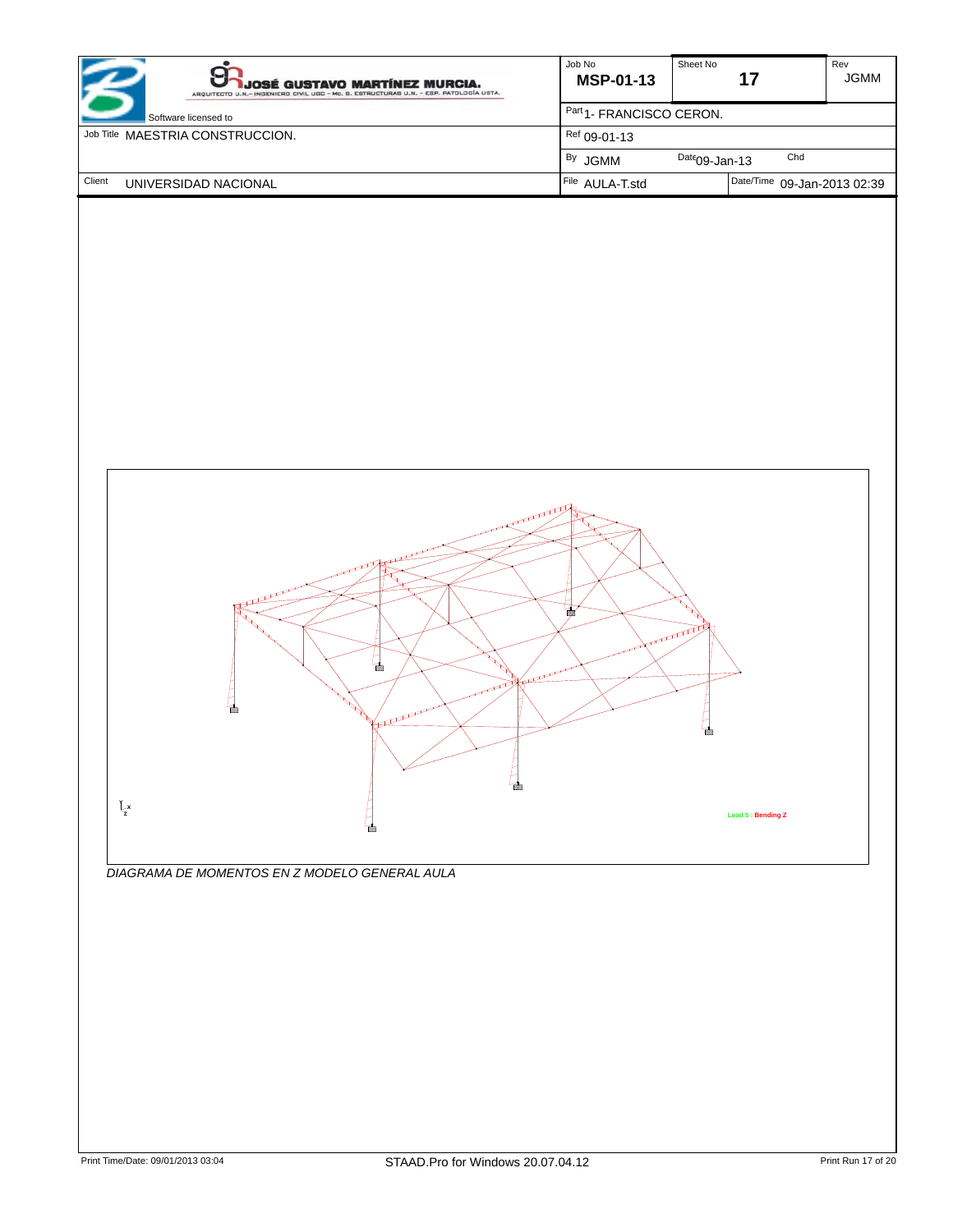| JOSÉ GUSTAVO MARTÍNEZ MURCIA.<br>ARQUITECTO U.N.- INGENIERO CIVIL UGC - Mc. B. ESTRUCTURAS U.N. - ESP. PATOLOGÍA USTA. | Job No<br><b>MSP-01-13</b>          | Sheet No         | 18                          | Rev<br><b>JGMM</b> |
|------------------------------------------------------------------------------------------------------------------------|-------------------------------------|------------------|-----------------------------|--------------------|
| Software licensed to                                                                                                   | Part <sub>1</sub> -FRANCISCO CERON. |                  |                             |                    |
| Job Title MAESTRIA CONSTRUCCION.                                                                                       | $Ref$ 09-01-13                      |                  |                             |                    |
|                                                                                                                        | <sup>By</sup> JGMM                  | $Date09$ -Jan-13 | Chd                         |                    |
| Client<br>UNIVERSIDAD NACIONAL                                                                                         | File AULA-T.std                     |                  | Date/Time 09-Jan-2013 02:39 |                    |



*DIAGRAMA DE ESFUERZOS MODELO GENERAL AULA*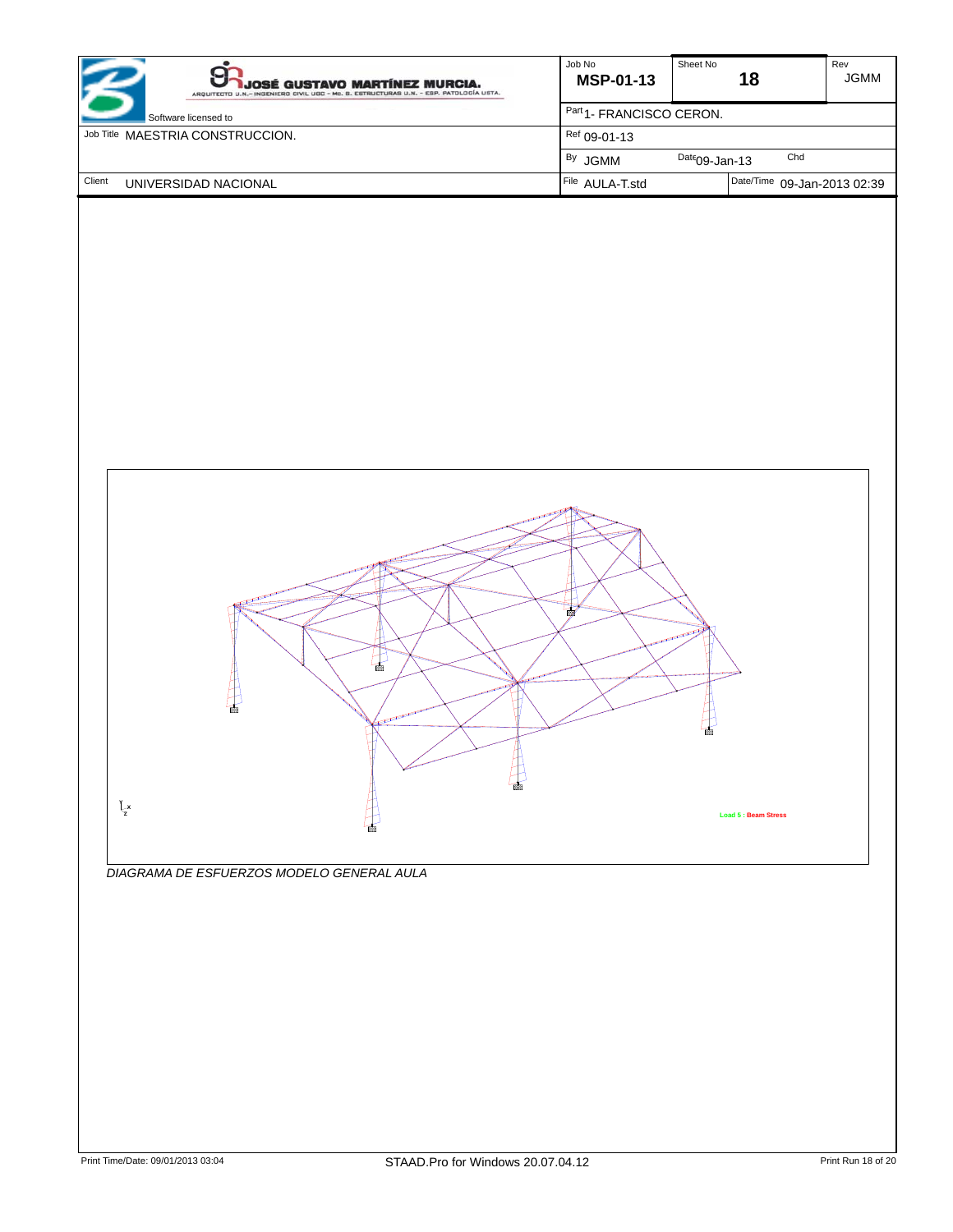| JOSÉ GUSTAVO MARTÍNEZ MURCIA.<br>ARQUITECTO U.N.- INGENIERO CIVIL UGC - Mc. B. ESTRUCTURAS U.N. - ESP. PATOLOGÍA USTA. | Job No<br><b>MSP-01-13</b>          | Sheet No         | 19                          | Rev<br><b>JGMM</b> |
|------------------------------------------------------------------------------------------------------------------------|-------------------------------------|------------------|-----------------------------|--------------------|
| Software licensed to                                                                                                   | Part <sub>1</sub> -FRANCISCO CERON. |                  |                             |                    |
| Job Title MAESTRIA CONSTRUCCION.                                                                                       | $Ref$ 09-01-13                      |                  |                             |                    |
|                                                                                                                        | <sup>By</sup> JGMM                  | $Date09$ -Jan-13 | Chd                         |                    |
| Client<br>UNIVERSIDAD NACIONAL                                                                                         | File AULA-T.std                     |                  | Date/Time 09-Jan-2013 02:39 |                    |



*DIAGRAMA DE DSPLAZAMIENTOS MODELO GENERALL AULA*